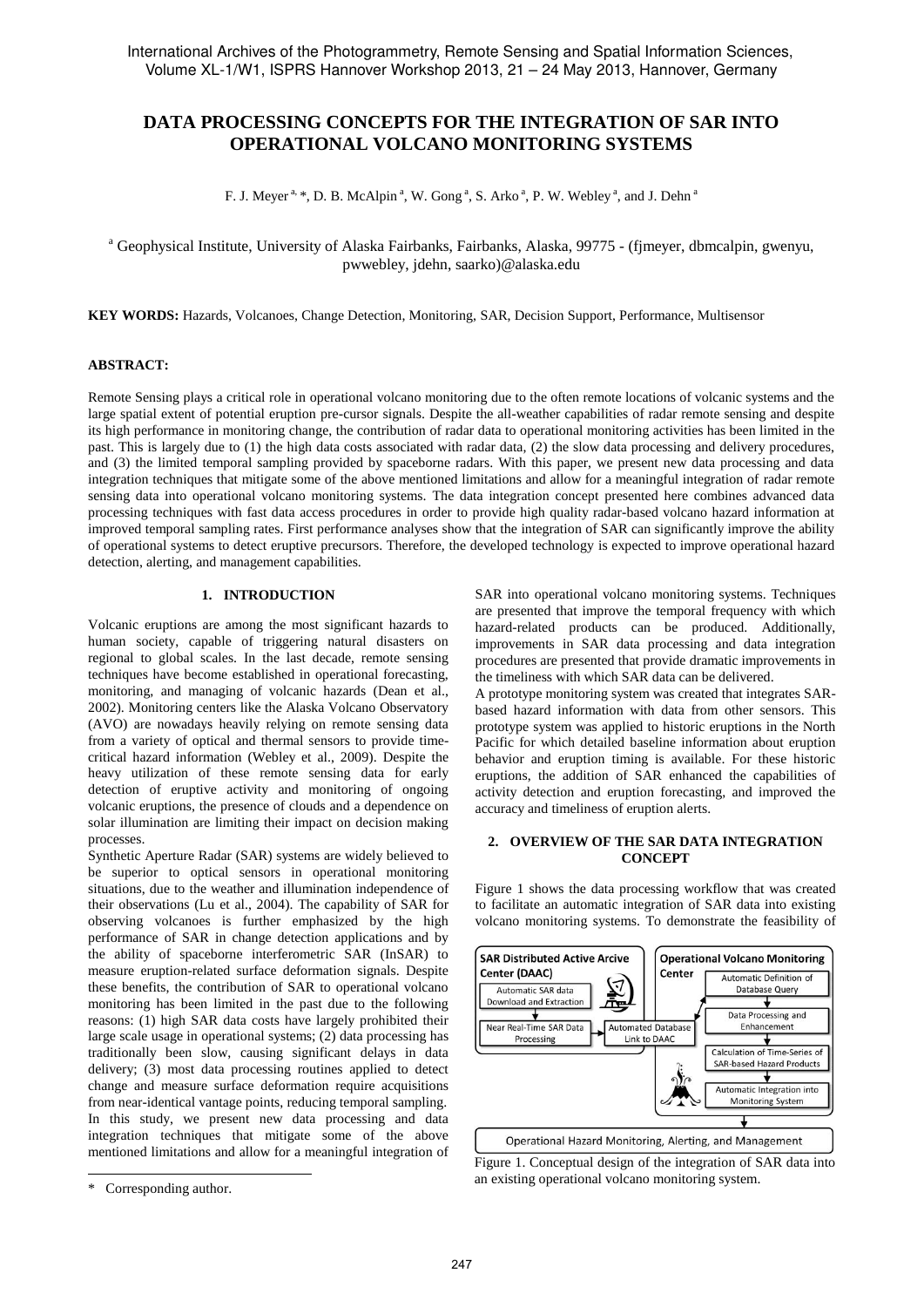## International Archives of the Photogrammetry, Remote Sensing and Spatial Information Sciences, Volume XL-1/W1, ISPRS Hannover Workshop 2013, 21 – 24 May 2013, Hannover, Germany

our approach, SAR data was integrated into the monitoring system of the Alaska Volcano Observatory (AVO). AVO is a joint program of the United States Geological Survey (USGS), the Geophysical Institute of the University of Alaska Fairbanks (UAFGI), and the State of Alaska Division of Geological and Geophysical Surveys (ADGGS). AVO is responsible to monitor volcanic activity in the North Pacific region, which is one of the most geophysically active regions in the world. AVO's mission is to assess volcanic hazards associated with anticipated volcanic activity, and to provide timely and accurate hazard information and warnings to local, state, and federal officials, the public, and the aviation industry.

Due to the vastness of its area of responsibility, AVO has heavily relied on remote sensing techniques to conduct their operational monitoring efforts (Dean et al., 2002; Webley et al., 2009). Their remote sensing-based monitoring system has been developed over more than 6 years and can be counted to one of the most advanced monitoring systems of its type. Therefore, AVO's monitoring system is an ideal test bed to evaluate the performance improvements that can be achieved by adding SAR data to the mix of used remote sensing observations. Figure 1 highlights the processing steps that were established to facilitate a seamless integration of SAR data into AVO's monitoring systems. Details on these processing steps are provided in the following sections.

#### **3. NEAR REAL-TIME SAR DATA ACCESS**

#### **3.1 Improved Data Access to SAR Data Archives**

To establish rapid and seamless data access to large archives of SAR data, a database link was created that connects AVO with the archives of the Alaska Satellite Facility (ASF). ASF provides access to 20 years of SAR data from the European Remote Sensing satellites ERS-1 and -2, the Canadian SAR satellite Radarsat-1, and the PALSAR sensor on board of the Japanese Aerospace Exploration Agency's (JAXA) Advanced Land Observing Satellite (ALOS). Through generous commitments of NASA, this historic archive is available to NASA-related researchers free of charge. Additionally, changes in the data policy at the European Space Agency (ESA) are enabling free and open access to all historic and future acquisitions of ESA-operated SAR sensors. Through ESA's upcoming C-band SAR sensor constellation Sentinel-1, routine and open data access to valuable SAR information is therefore guaranteed for the near future.

For this project, a data download client was built that enables direct access to the ASF SAR data archive. The ASF archive is exposed to the public through a RESTful-type application programming interface (API) that allows for search, metadata export and data download. Written in python and taking advantage of the ASF API and the Google geocoding API, the developed downloading tool searches for available data by volcano name and a variety of other criteria. The tool returns a formatted list of available data products, a KML file for viewing the results in Google Earth<sup> $(TM)$ </sup> and directly downloads historic or new data as it enters the archive. For operational use, this tool will be integrated via a cron-type interface to automatically search for new data over volcanoes of interest and download the data when it becomes available.

#### **3.2 Improved Near-Real Time Processing Capabilities**

Given its day/night, all-weather capability, SAR has been a vital data source for near-real time (NRT) applications for many years. ASF has demonstrated this value with over 20 years of



Figure 2. Geographic sectors that are used to organize remote sensing data in the AVO system. Sector outlines and sector names are shown (adapted from Webley et al., 2009).

NRT support to the ice charting and marine safety communities. Throughout this time, the ASF production environment has been continuously enhanced with an emphasis on technologies that enable the rapid processing and delivery of data. Via automated, parallelized computing systems and high-speed networks, ASF is able to guarantee delivery of NRT data to customers within four hours of reception. More commonly, data are provided to customers in under an hour and a half. With such rapid turnaround times, SAR data are now a viable data source for disaster alert systems.

#### **4. CREATION OF DATA REQUESTS AND DATABASE INTEGRATION**

Currently, the creation of volcano alerts in the AVO monitoring system is based on changes in thermal activity in acquisition of the Advanced Very High Resolution Radiometer (AVHRR) sensor (see within Webley et al., 2009). To organize these data, the North Pacific volcanic region is divided into sectors based on the geographic location of associated volcanoes (see Figure 2). After completion of the integration of SAR data into AVO's monitoring environment, SAR sensors will be added to the AVHRR feed to support routine observations of key areas of the North Pacific volcanic arc. For this purpose, the established near real-time data acquisition and processing stream (see Section 3) will liaise with the Distributed Active Archive Center (DAAC) databases at ASF. SAR data is grouped and catalogued according to their corresponding sector ID and interface with the currently existing volcano monitoring database (see http://avo.images.alaska.edu/tools/datacenter/). This ensures that those in volcano monitoring and analysis are exposed to newly processed data and are integrating SAR data into their analyses. Once an alert is created based on the AVHRR and SAR data, urgent requests are placed to the NASA ASTER sensor (see Ramsey and Dehn, 2004; Ramsey et al., 2004) to get additional multi-spectral imaging information for the active region. The ASTER requests are defined to be timely and ensure that ASTER duty cycles are not swamped. The final data analysis and hazard assessment is then based on the combined data stream from all of these sensors. A web-based image analysis tool was developed to allow operators to perform monitoring duties from any location around the globe and in a 24/7 setting. A screenshot of this data analysis system is shown in Figure 7 for your reference.

#### **5. DATA PRE-PROCESSING CONCEPTS**

While SAR data is regularly used to analyze volcanic systems *after* eruptions have occurred (Amelung et al., 2000a; Amelung et al., 2000b; Biggs et al., 2010; Dzurisin, 2006; Dzurisin et al.,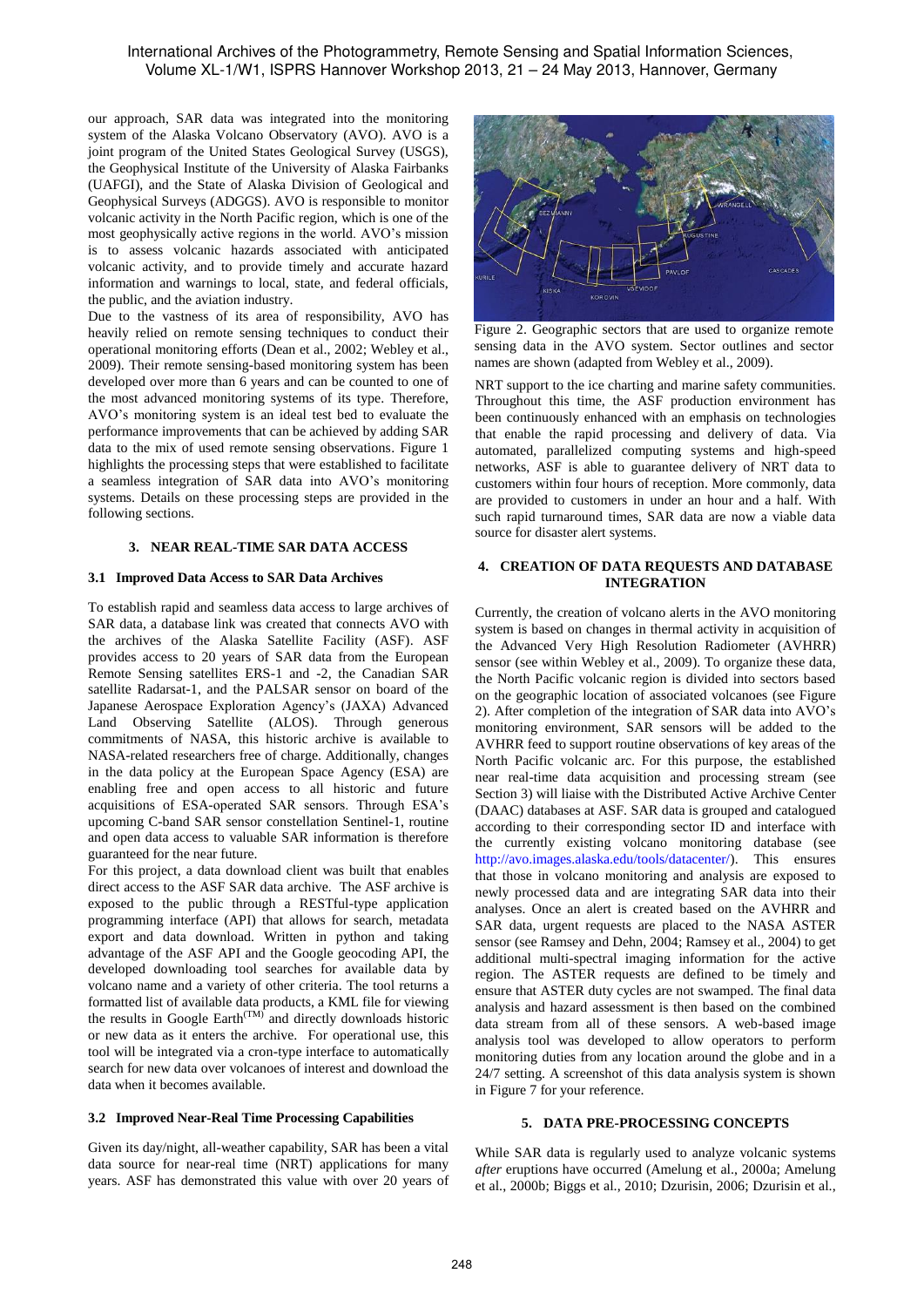2009; Fournier et al., 2009; Lu, 2007), not much research has been dedicated towards assessing the applicability of SAR for *pre-eruptive* hazard detection. Aside from the data access issues addressed in Sections 3 and 4, this was largely due to the fact that most data processing routines applied to detect change and measure surface deformation from SAR have required acquisitions from near-identical vantage points, reducing temporal sampling. In this section, we introduce data management concepts as well as pre-processing steps that enhance the achievable temporal sampling provided by existing SAR sensors.

## **5.1 SAR Image Focusing and Calibration**

For each geographic sector, SAR data are grouped using their track and frame information and the initial raw SAR data are focused to single look complex (SLC) images. Neighboring frames are concatenated wherever the imaging geometry prohibits full coverage with one individual frame. The concatenated SLCs are calibrated to preparation them for a range of change detection methods. Subsequently, SLCs with identical track and frame IDs are co-registered into a unique geometry.

## **5.2 Preparation of Data for Coherent and Incoherent Change Detection**

**5.2.1 Data preparation for InSAR analysis:** To prepare the data for interferometric processing, the following preparatory steps are automatically executed:

- A Digital Elevation Model (DEM) is extracted from a multitemporal DEM database. This DEM is used to compensate topographic phase components in interferograms and to facilitate precise geocoding of processing results. Due to the rapid topographic changes around volcanic systems, selecting a temporarily coordinated DEM is imperative for precision phase correction and geocoding.
- For every new incoming SAR image a total of three historic images are selected for InSAR processing. These include (1) the previous image in the time series, (2) a seasonally coordinated image acquired in the previous year, and (3) a seasonally coordinated image acquired two years prior.
- Where available, GPS data are extracted from AVO's database to support error detection and correction in the InSAR processor.

As data originates from various sensors, observation geometries, and orbit directions (see Figure 3 for an example), interferometric data can be produced at dense time intervals.



Figure 3. Ground tracks of neighboring SAR image swaths covering Augustine volcano, Alaska. White frames are ERS-2 data and red frames identify Radarsat-1 tracks.



enable joint analysis of data from multiple observation geometries for change ALOS PALSAR data  $\odot$  JAXA (2007)  $\downarrow$  detection purposes.

**5.2.2 Preparation for amplitude-based change detection:** Due to the high geographic latitude of AVO's area of operation, every volcanic system is covered by several neighboring satellite swaths imaging the area under slightly different observation geometries (Figure 3). To enable a joint analysis of these multi-geometry data, relative geometric and radiometric distortions are removed using the following workflow:

- Geometric terrain correction is conducted to remove geometric image distortions. The previously extracted time coordinated DEM is used in this step.
- Radiometric terrain normalization is performed to remove geometry dependent radiometric distortions. The radiometric normalization technique in (Small, 2011) is applied.

An example of the benefits of the geometric and radiometric normalization procedure is shown in Figure 4. Figure 4(a) shows an original ALOS PALSAR image over an area near the Denali fault, Alaska. The effects of geometric correction are shown in Figure 4(b) and the effects of radiometric normalization are presented in Figure 4(c). The normalized data are exported to GeoTIFF format for subsequent change detection procedures.

#### **6. PRODUCTION OF TIME-SERIES OF SAR-BASED HAZARD PRODUCTS**

## **6.1 Amplitude-based Change Detection Procedure**

In the current implementation, change detection maps are produced using an automated multi-step procedure including the formation of log-scaled ratio images, constant false alarm rate outlier detection, and subsequent denoising operations.

**6.1.1 Formation of log-scaled ratio images:** To identify potential surface changes from SAR data, a ratio image is formed between a newly acquired image and a reference data set. Using ratio images in change detection was suggested in (Dekker, 1998). To minimize the effects of seasonal variations as well as spurious changes of surface reflectivity on the change detection product, the reference image used to form the ratio image is created by averaging three historic seasonally coordinated geometrically and radiometrically corrected SAR images. The ratio image can then be modeled as

$$
r = xR \tag{1}
$$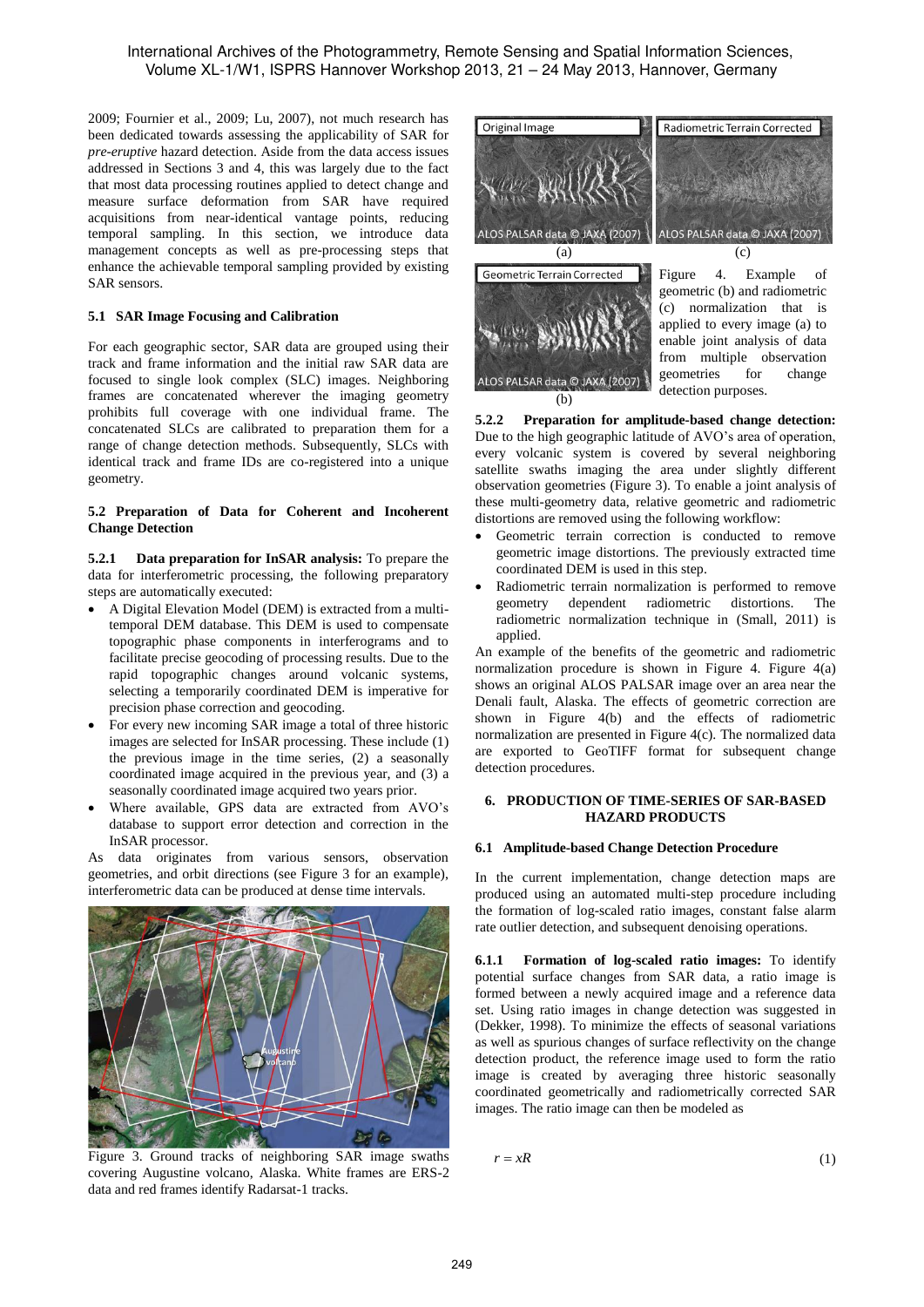

Figure 5. Log-scaled and filtered ratio image *t* indicating change associated with the 2008 eruption at Okmok volcano. Bright pixels where changed by ash fall and deposition of eruptive material.

where  $r$  is the observed intensity ratio,  $x$  is a multiplicative speckle contribution, and  $R$  is the underlying true intensity ratio. The ratio image *r* has the disadvantage that the statistical distribution of its gray values is highly non-normal and that its multiplicative noise is difficult to remove. Therefore, a logarithmic scaling is applied to *r* , resulting in:

$$
t = y + Q \tag{2}
$$

where  $y=10 \cdot \log(x)$ ,  $Q=10 \cdot \log(R)$ , and t is the log-scaled ratio data. A  $5 \times 5$  averaging filter is applied to  $t$  to reduce the now additive noise *y* and to achieve symmetric near-normal distribution of the data. An example of a filtered log-scaled ratio image is shown in Figure 5. Bright areas in this figure indicate surface changes associated with the 2008 eruption of Okmok volcano, Alaska.

**6.1.2 Image thresholding and filtering of change detection mask:** For creating a first change candidate mask, the probability density function of *t* is first tested for multimodality. If unimodal data is identified, a two-tailed Fisher's Ztest (Fisher, 1915) is be applied to the probability density function of *t* by calculating

$$
Z = \frac{\tilde{Q} - \mu_{\tilde{Q}}}{\sigma_{\tilde{Q}}}
$$
 (3)

where  $\tilde{Q}$  is the estimate of  $Q$  after the 5×5 averaging filter was applied to Eq. (2). To identify image pixels affected by surface change, the calculated *Z* value is compared to a critical value that is selected for a confidence level of  $1-\alpha = 95\%$ . For bimodal data, a sum of two Gaussians is fitted to the data and the change detection threshold is defined by the minimum between the estimated Gaussians.

To filter the original (noisy) change detection mask, a combination of opening and closing operations are applied (Haralick and Shapiro, 1993) similar to the approach in (Meyer et al., 2010).

## **6.2 Creation of InSAR-based Change Detection Products**

For every new SAR acquisition, automated interferometric SAR processing relative to three historic SAR acquisitions (see Section 5.2.1) is performed, resulting in two sets of hazard information: (1) Surface deformation maps are produced to highlight changes in the volcanic plumbing system that often occur in the weeks leading up to an eruption (Amelung et al., 2000b; Lu et al., 2010a); (2) coherent change detection maps are created to identify changes in a volcano's thermal conditions, detect effusion of material prior to eruptions, and provide means to map depositional features (e.g., ash) as well as flow structures (e.g., lava, lahars, pyroclastic flows) (Lu et al., 2010b; McAlpin and Meyer, 2013).

Examples of automatically produced InSAR-based hazard products are shown in Figure 6 for the eruption of Okmok volcano in 2008. Figure 6(a) highlights the surface deformation that accumulated within the first few days of Okmok's eruptive period. Figure 6(b) shows the associate change detection map derived from the InSAR coherence map. Figure 5 and 6 cover the same time period and indicate the comparability of coherent and incoherent change detection techniques. The InSAR processor used in the developed system is based on the Interferometric SAR Processor (ISP) distributed by GAMMA Remote Sensing.

#### **7. INTEGRATION INTO OPERATIONAL MONITORING PROCESS**

Section 4 highlighted how SAR data and derived products are fed into the existing operational databases and how AVO will use thermal- and SAR-based hazard products to create volcanic



Figure 6. Surface deformation and surface change that occurred within the first few days of Okmok's eruptive period in 2008. (a) Surface deformation accumulated within the first 12 days of the eruptive period. Associated surface change induced by ash fall and deposition of eruptive material.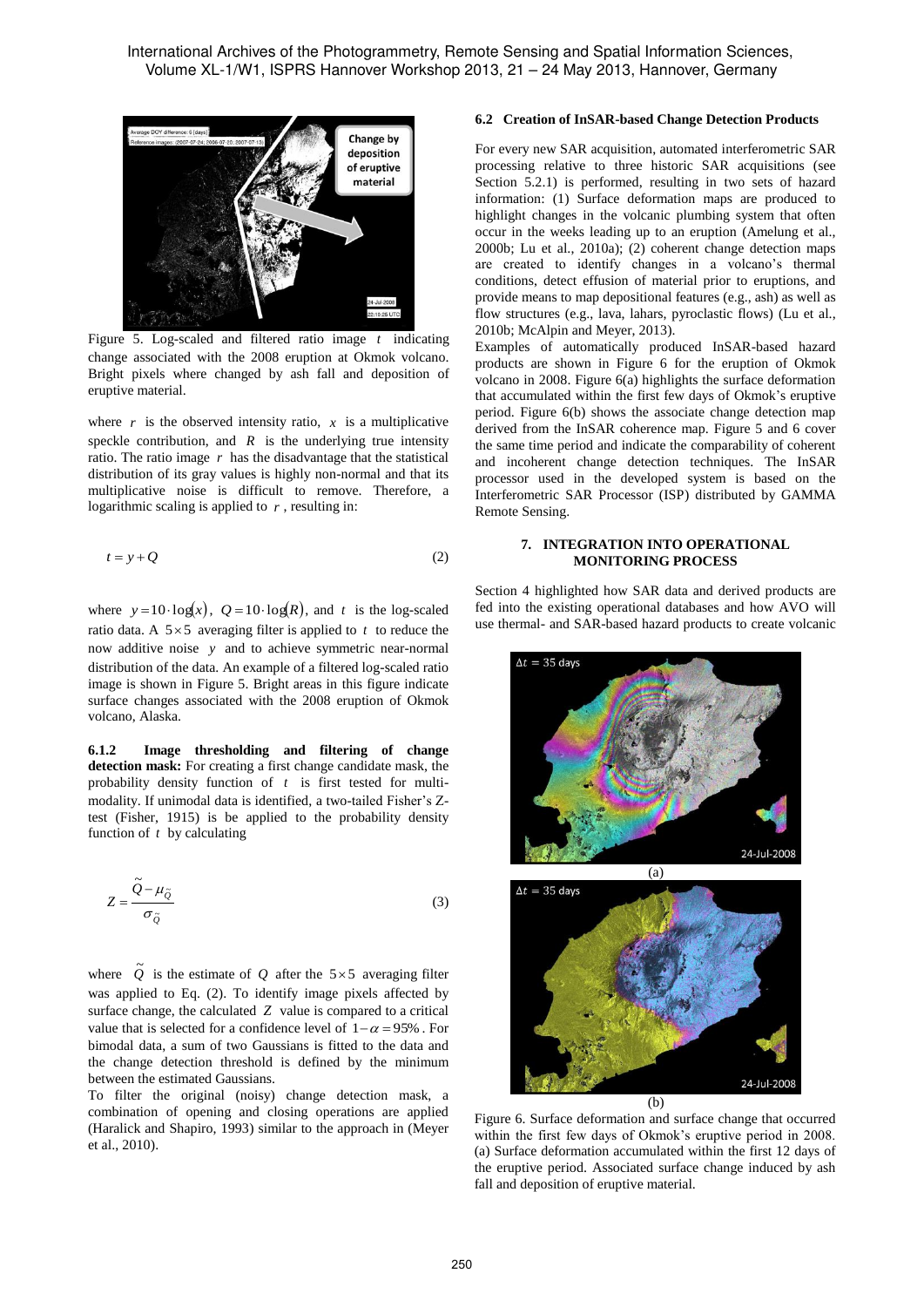

Figure 7. Screenshot of a prototype of the modified "Image Flipper", AVO's operational web-based monitoring system. This modified prototype adds SAR products to the list of multisensoral hazard information.

hazard alerts. Figure 7 illustrates how SAR-derived hazards data will be used within AVO's operational web-based monitoring system. Here, a prototype of the "Image Flipper" system is shown to illustrate how the user will interface with the derived products. AVO's Image Flipper is a multi-sensor hazard analysis tool that enables monitoring staff to jointly analyze remote sensing data from thermal, multi-spectral, and now microwave sensors for eruption-related activity. It supports overlaying of image data, animating time series of data, quantitative analysis of image content (e.g., measuring of surface temperatures, measuring of size of ash clouds or deposition features), and reporting of identified anomalies. Reports from AVO's remote sensing-based monitoring system are used together with other data feeds to create and issue hazard information.

#### **8. ASSESSMENT OF THE BENEFIT OF INTEGRATING SAR INTO OPERATION VOLCANO MONITORING**

Since 2006, there have been a large number of major volcanic eruptions around the North Pacific, e.g. Augustine volcano (Bailey et al., 2010; Power et al., 2006; Webley et al., 2010), Okmok volcano (Larsen et al., 2009), Kasatochi volcano (Waythomas et al., 2010) and Sarychev Peak volcano (Rybin et al., 2011), where real-time monitoring was critical for understanding volcanic activity. These historic eruptions are utilized to assess the impact of SAR products on the decisionmaking made for these events. Goal is to analyze how the



Figure 8. Timeline of the eruption at Okmok volcano in 2008 together with the timeline of hazard alerts. The chart shows that no pre-eruptive signatures could be detected by thermal and multi-spectral remote sensing data. First eruptive indicators were detected by seismic stations only 20 minutes prior to the start of the eruption. The addition of SAR would have improved the warning period from 20 minutes to 25 days.

addition of SAR improves the timing of eruption alert issuing. In hazard warning systems, it is important to be accurate and timely in indicating both the presence and absence of hazards. Therefore, the impact of SAR will be analyzed both for raising and lowering of alert levels.

So far, we have analyzed the impact of SAR data on decisionmaking processes associated with the eruption of Okmok volcano, whose last eruptive episode started on July 12, 2008 and lasted until Sept 15, 2008. The timeline of this eruption is shown in Figure 8 together with the approximate geographic location of the volcano (insert on the right side of Figure 8). Figure 8 shows that AVO's traditional methods for hazard alerting identified eruptive pre-cursors only 20 minutes prior to the start of the eruption. At that time (19:40UTC), seismic stations identified increased tremor in the area.

While AVO's traditionally used remote sensing resources did not identify any activity increase prior to eruption, an integration of SAR data would have identified eruption precursors already 25 days before the start of the eruption. On June 19, 2008, a sudden inflation was identified that caused about 9 cm of uplift of parts of Okmok's crater area (see Figure 8, insert on left). Therefore, for this eruption, SAR data would have significantly improved the timeliness and accuracy of hazard alerts issued by AVO's operational system.

## **9. CONCLUSIONS AND OUTLOOK**

With this paper, we presented a prototype system that integrates SAR-derived hazard information into the operational volcano monitoring environment of the Alaska Volcano Observatory. The workflow of the developed system was shown and processing steps were described that allow for a meaningful integration of SAR into operational volcano monitoring systems. Specifically, techniques were presented that improve the temporal frequency with which hazard-related products can be produced.

A first performance assessment indicates that operationally and automatically produced SAR data can lead to a significant improvement of the timeliness and accuracy of issued hazard alerts. The research team is currently working on the development of additional SAR-based hazard products and on the completion of the integration of SAR data into AVO's operational monitoring system. The performance assessment will be expanded by analyzing events with different eruptive behaviors at volcanoes with different physical and geometric properties.

## **10. ACKNOWLEDGEMENTS**

We acknowledge funding support by the National Aeronautics and Space Administration (NASA) through the Research Opportunities in Space and Earth Sciences (ROSES) program "A.33 Earth Science Applications: Disasters". The authors want to thank the Japanese Aerospace Exploration Agency (JAXA) and the Alaska Satellite Facility (ASF) for providing the data for this study.

#### **11. REFERENCES**

Amelung, F., Jonsson, S., Zebker, H. and Segall, P., 2000a. Widespread uplift and 'trapdoor' faulting on Galapagos volcanoes observed with radar interferometry. Nature, 407(6807): 993-996.